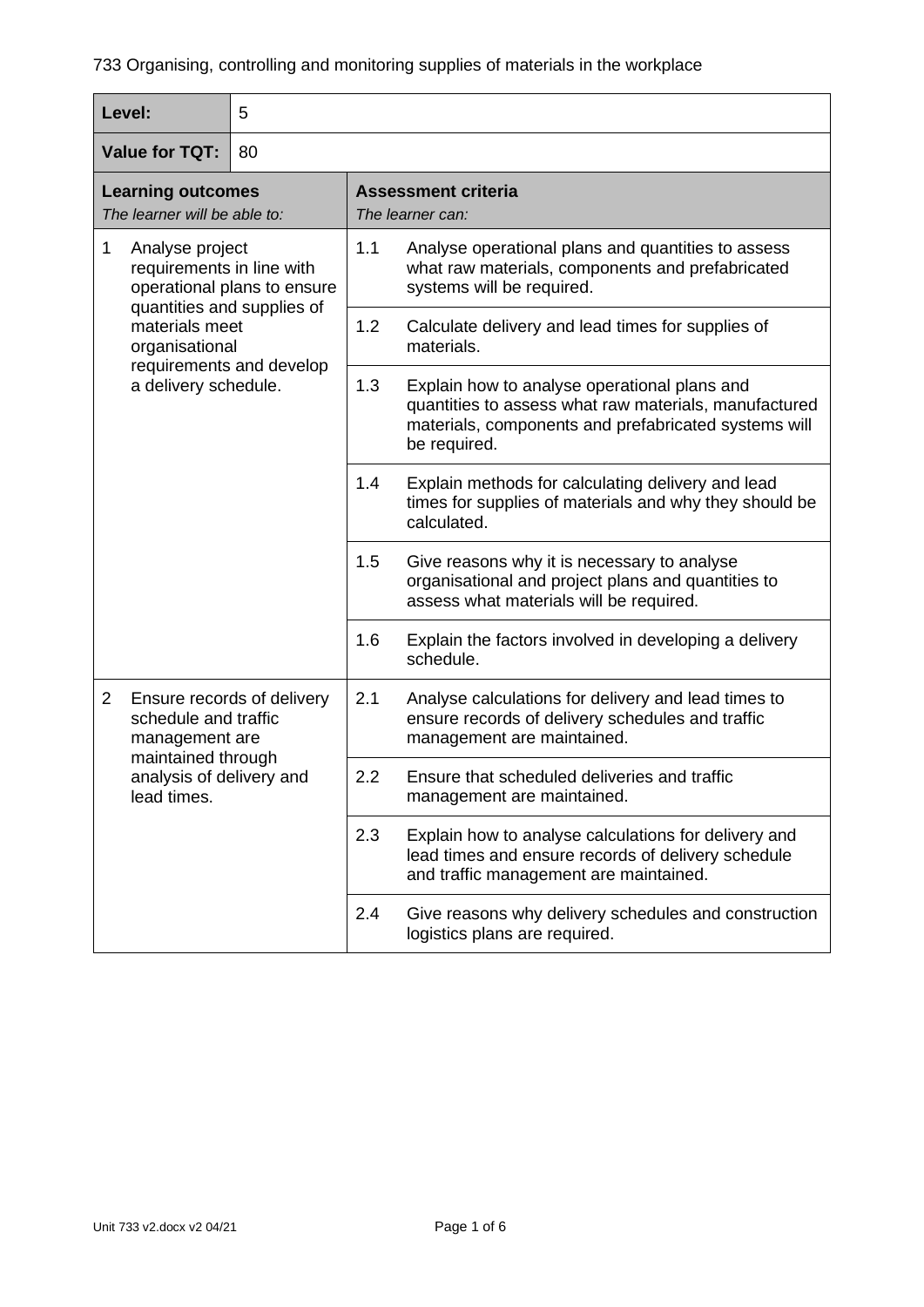| <b>Learning outcomes</b><br>The learner will be able to: |                                                           | <b>Assessment criteria</b><br>The learner can:                           |                                                                                                                                                                 |
|----------------------------------------------------------|-----------------------------------------------------------|--------------------------------------------------------------------------|-----------------------------------------------------------------------------------------------------------------------------------------------------------------|
| 3<br>Identify and record<br>materials.                   | alternatives to the supply of                             | 3.1                                                                      | Identify and record alternatives to the supply of<br>materials to improve the following:<br>economy of usage<br>cost<br>environmental impact<br>sustainability. |
|                                                          |                                                           | 3.2                                                                      | Explain how to identify and record alternative materials<br>in relation to:                                                                                     |
|                                                          |                                                           | economy of usage<br>cost<br>environmental impact<br>sustainability.<br>— |                                                                                                                                                                 |
|                                                          |                                                           | 3.3                                                                      | Explain ways that opportunities for standardising<br>supplies of materials can be identified.                                                                   |
|                                                          |                                                           | 3.4                                                                      | Explain how standardisation and alternative materials<br>can assist a project.                                                                                  |
|                                                          |                                                           | 3.5                                                                      | Give reasons why opportunities for standardisation<br>and alternative materials should be considered.                                                           |
| 4                                                        | Ensure orders are prepared<br>in line with organisational | 4.1                                                                      | Identify and confirm supplies of required materials<br>against delivery schedules.                                                                              |
| schedule.                                                | and/or project requirements<br>to meet the delivery       | 4.2                                                                      | Carry out checks that ensure appropriate orders are<br>prepared in line with organisational and/or project<br>requirements.                                     |
|                                                          |                                                           | 4.3                                                                      | Explain methods of checking what materials are<br>needed to maintain programme and project<br>requirements.                                                     |
|                                                          |                                                           | 4.4                                                                      | Describe ways that can ensure appropriate orders are<br>prepared.                                                                                               |
|                                                          |                                                           | 4.5                                                                      | Give reasons why checks must be made to ensure<br>appropriate orders are prepared.                                                                              |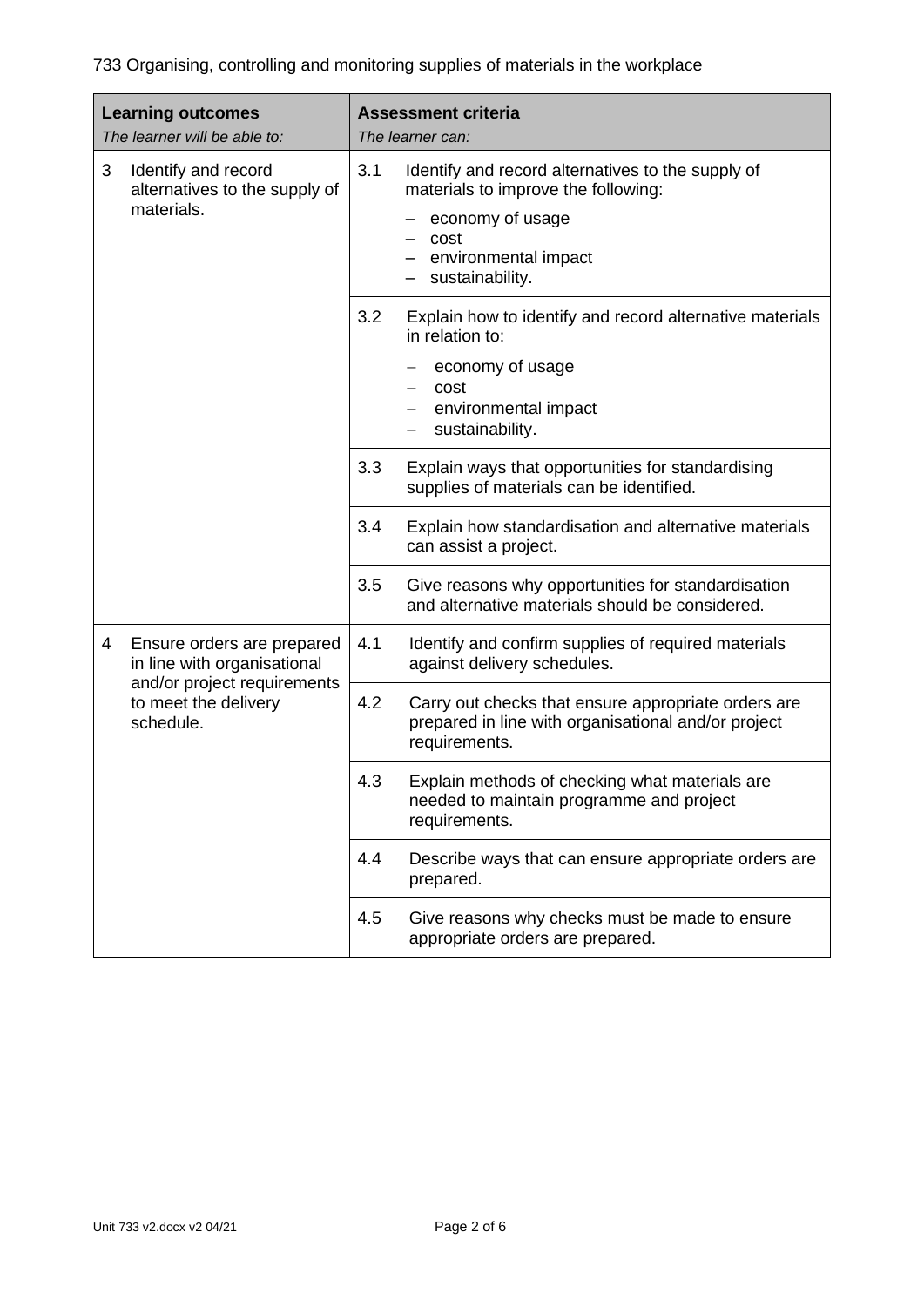| <b>Learning outcomes</b><br>The learner will be able to:                                                                                            | <b>Assessment criteria</b><br>The learner can:                                                                                                                                                                                                                                                                                                                                                                                                                                                                                                                                                                                                                                                                        |  |
|-----------------------------------------------------------------------------------------------------------------------------------------------------|-----------------------------------------------------------------------------------------------------------------------------------------------------------------------------------------------------------------------------------------------------------------------------------------------------------------------------------------------------------------------------------------------------------------------------------------------------------------------------------------------------------------------------------------------------------------------------------------------------------------------------------------------------------------------------------------------------------------------|--|
| 5<br>Promote goodwill and trust<br>with suppliers and users to<br>ensure the delivery<br>schedule is maintained<br>through positive<br>negotiation. | 5.1<br>Promote goodwill and trust with both suppliers and<br>users to ensure the delivery schedule is maintained<br>through positive negotiation in relation to:<br>elimination or reduction of waste<br>$\overline{\phantom{0}}$<br>recycling and re-use<br>$-$<br>quantity<br>availability<br>$-$<br>lead time<br>$\overline{\phantom{0}}$<br>life expectancy or deterioration<br>maintenance<br>storage and handling facilities<br>environmental considerations<br>ethical and sustainability considerations<br>health and safety considerations<br>$\overline{\phantom{0}}$<br>logistics<br>damage<br>loss or theft<br>$\equiv$<br>supplier service<br>archaeology<br>$\overline{\phantom{0}}$<br>heritage issues |  |
|                                                                                                                                                     | 5.2<br>Agree and monitor supply requirements for various<br>projects with various suppliers.                                                                                                                                                                                                                                                                                                                                                                                                                                                                                                                                                                                                                          |  |
|                                                                                                                                                     | 5.3<br>Explain methods and techniques of conducting<br>negotiations and meetings with suppliers and users to<br>ensure supply requirements are agreed.                                                                                                                                                                                                                                                                                                                                                                                                                                                                                                                                                                |  |
|                                                                                                                                                     | 5.4<br>Explain how goodwill and trust can be maintained with<br>suppliers and users and why goodwill and trust should<br>be maintained.                                                                                                                                                                                                                                                                                                                                                                                                                                                                                                                                                                               |  |
|                                                                                                                                                     | 5.5<br>Explain why it is important to conduct formal and<br>informal meetings with suppliers and users.                                                                                                                                                                                                                                                                                                                                                                                                                                                                                                                                                                                                               |  |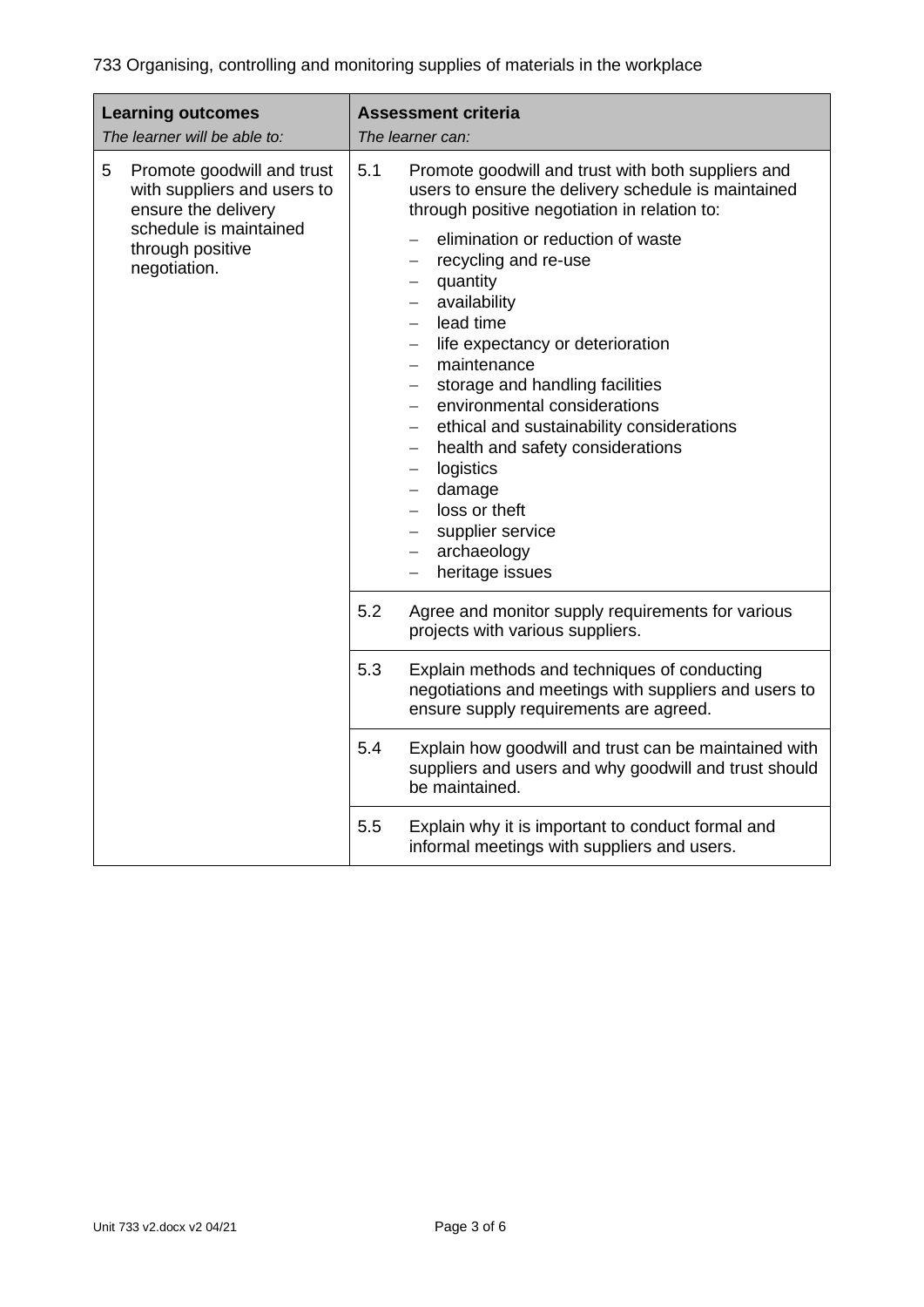| <b>Learning outcomes</b><br>The learner will be able to:                                                     | <b>Assessment criteria</b><br>The learner can:                                                                                                                                                              |  |
|--------------------------------------------------------------------------------------------------------------|-------------------------------------------------------------------------------------------------------------------------------------------------------------------------------------------------------------|--|
| Implement systems, for<br>6<br>monitoring the delivery<br>schedule, materials and<br>supplier performance to | 6.1<br>Implement organisational or project systems for the<br>monitoring of the delivery schedule, materials and<br>supplier performance to ensure they meet the project<br>specification and keep records. |  |
| ensure they meet the<br>project specification.                                                               | 6.2<br>Explain how to implement an organisational or project<br>system, that analyses the following factors used in<br>materials control which will inform the delivery schedules:                          |  |
|                                                                                                              | quality<br>$\qquad \qquad -$<br>quantity<br>payment to suppliers<br>$\qquad \qquad -$<br>approval by client, customer or their representative<br>programming<br>—<br>cost.                                  |  |
|                                                                                                              | 6.3<br>Explain how organisational or project systems that can<br>monitor the performance of suppliers against the agreed<br>supply requirements can be implemented.                                         |  |
|                                                                                                              | 6.4<br>Describe how identified improvements to delivery<br>schedules can be recorded.                                                                                                                       |  |
|                                                                                                              | Give reasons why it is important to analyse the<br>6.5<br>performance of suppliers against the delivery schedule.                                                                                           |  |
| $\overline{7}$<br>Analyse records of<br>factors used in materials<br>control.                                | 7.1<br>Analyse records of the following identified factors used in<br>materials control:<br>quality<br>quantity<br>payment to suppliers<br>approval by client, customer or their representative             |  |
|                                                                                                              | programming.                                                                                                                                                                                                |  |
|                                                                                                              | 7.2<br>Explain how to analyse records of the following identified<br>factors used in materials control.                                                                                                     |  |
|                                                                                                              | Explain why it is important to analyse factors in materials<br>7.3<br>control.                                                                                                                              |  |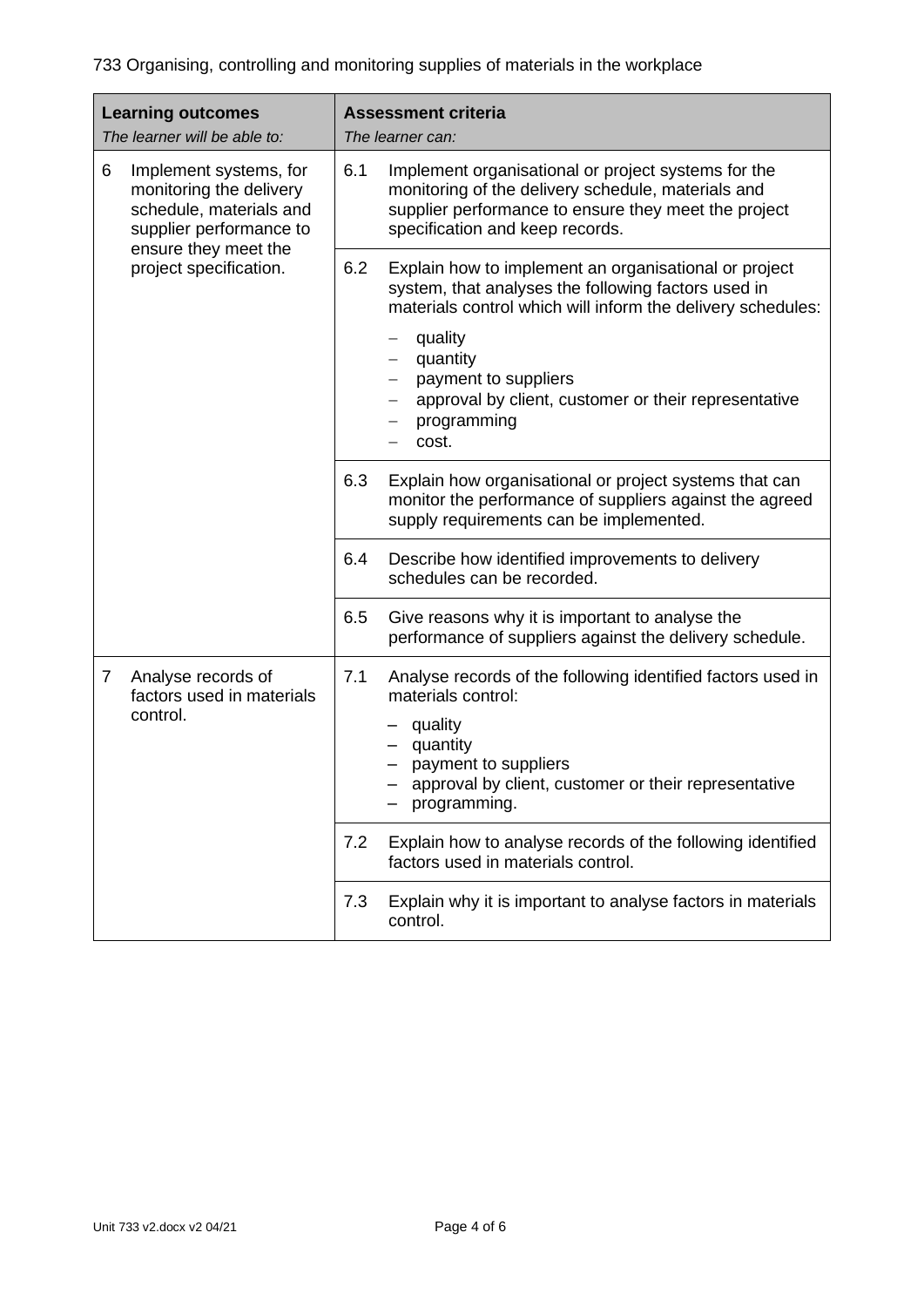| <b>Learning outcomes</b><br>The learner will be able to:                               |     | <b>Assessment criteria</b><br>The learner can:                                                                                                                                                                                                                         |  |
|----------------------------------------------------------------------------------------|-----|------------------------------------------------------------------------------------------------------------------------------------------------------------------------------------------------------------------------------------------------------------------------|--|
| Identify problems with<br>8<br>supply, record them and<br>take action to resolve them. | 8.1 | Analyse supply monitoring systems and delivery<br>schedules and note identified supply problems.                                                                                                                                                                       |  |
|                                                                                        | 8.2 | Implement appropriate methods to resolve identified<br>supply problems.                                                                                                                                                                                                |  |
|                                                                                        | 8.3 | Explain methods that can identify problems with<br>supply and supply requirements, how they can be<br>recorded and what actions can be taken to resolve<br>them.                                                                                                       |  |
|                                                                                        | 8.4 | Explain how the delivery schedule can be modified to<br>minimise disruption to the programme.                                                                                                                                                                          |  |
|                                                                                        | 8.5 | Explain why it is important to identify and record<br>problems with supply and the importance of taking<br>action to resolve them.                                                                                                                                     |  |
| Identify and record<br>9<br>revisions to the delivery<br>schedule to facilitate        | 9.1 | Regularly examine material supply performance<br>against ongoing project requirements to identify<br>changes likely to result in over or under supply.                                                                                                                 |  |
| change or minimise<br>disruption to the<br>programme.                                  | 9.2 | Modify delivery schedules to minimise disruption or<br>facilitate change when supplies of raw materials,<br>manufactured materials, components and<br>prefabricated systems are not meeting programme<br>requirements or where excess materials are being<br>supplied. |  |
|                                                                                        | 9.3 | Explain ways that can identify changes likely to result<br>in over or under supply.                                                                                                                                                                                    |  |
|                                                                                        | 9.4 | Explain how to modify delivery schedules that<br>minimises disruption to the programme.                                                                                                                                                                                |  |